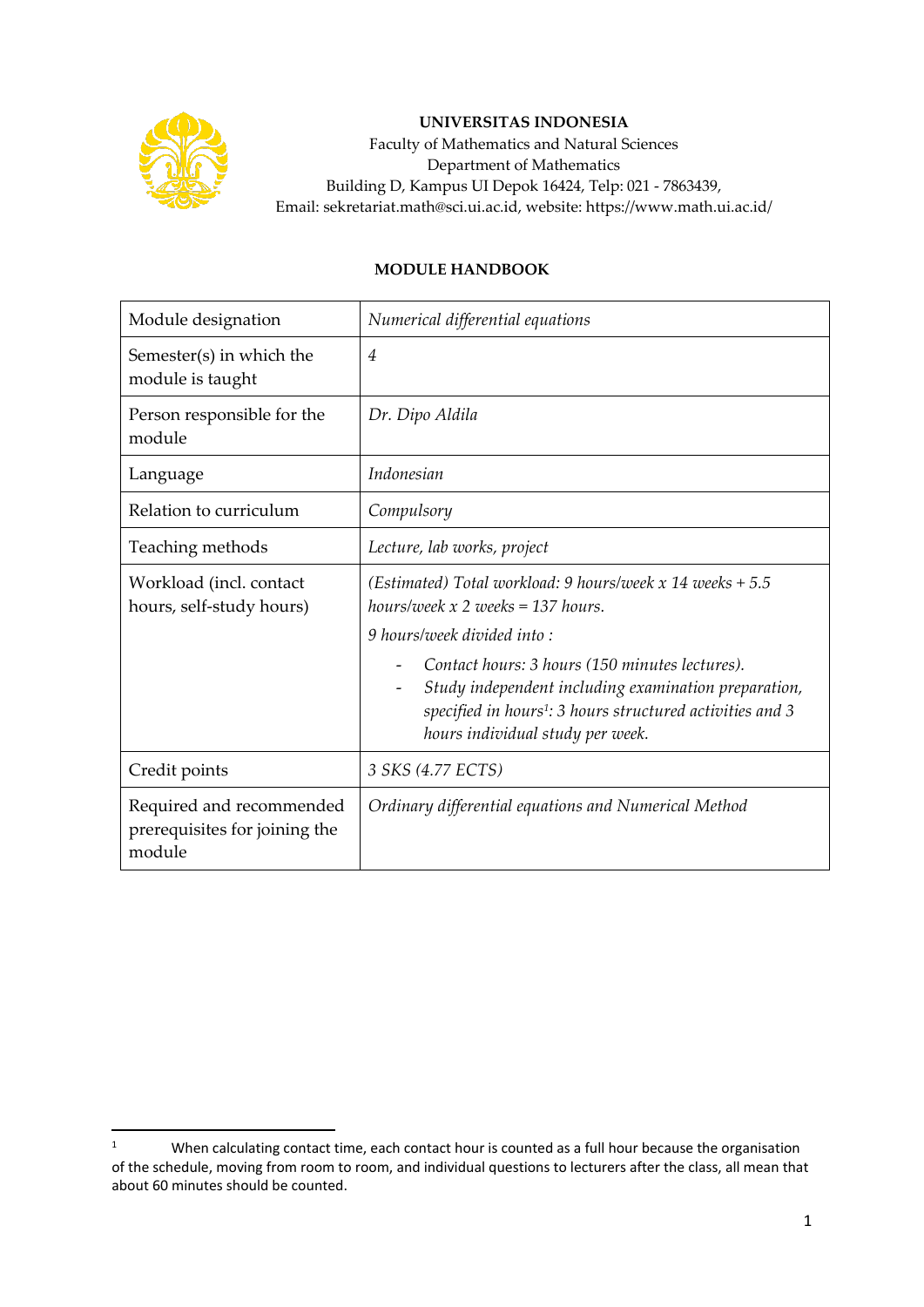| Module objectives/intended<br>learning outcomes | After completing the course, students have the ability                                                                                                                                                                                                                                                                                                                                                                                                                           |
|-------------------------------------------------|----------------------------------------------------------------------------------------------------------------------------------------------------------------------------------------------------------------------------------------------------------------------------------------------------------------------------------------------------------------------------------------------------------------------------------------------------------------------------------|
|                                                 | explaining properties of uniqueness of solutions on initial<br>1.<br>and boundary value problems                                                                                                                                                                                                                                                                                                                                                                                 |
|                                                 | explaining properties well-posed and perturbed problems on<br>2.<br>initial value problems                                                                                                                                                                                                                                                                                                                                                                                       |
|                                                 | implementing numerical methods to solve initial value<br>3.<br>problem on ODE                                                                                                                                                                                                                                                                                                                                                                                                    |
|                                                 | implementing shooting methods to solve a boundary value<br>4.<br>problems                                                                                                                                                                                                                                                                                                                                                                                                        |
|                                                 | implementing finite difference methods to solve an initial and<br>5.<br>boundary value problem on PDE.                                                                                                                                                                                                                                                                                                                                                                           |
| Content                                         | Unique solution on initial and boundary value problems<br>1.<br>Well-posed and perturbed problems on initial value problems<br>2.<br>Numerical method for ODE (Euler, Taylor and high order of<br>3.<br>Taylor, Runge-Kutta, multistep methods, more on errors<br>(statility))<br>Shooting method for linear and nonlinear problem on<br>4.<br>boundary value problems<br>Finite difference (explicit scheme) for PDE<br>5.<br>Finite difference (implicit scheme) for PDE<br>6. |
| <b>Examination forms</b>                        | Class activities : Quiz (written and computer-based),<br>1.<br>homework.<br>Lab sessions<br>$2_{-}$<br>Mid-term examination<br>3.<br>Final examination                                                                                                                                                                                                                                                                                                                           |